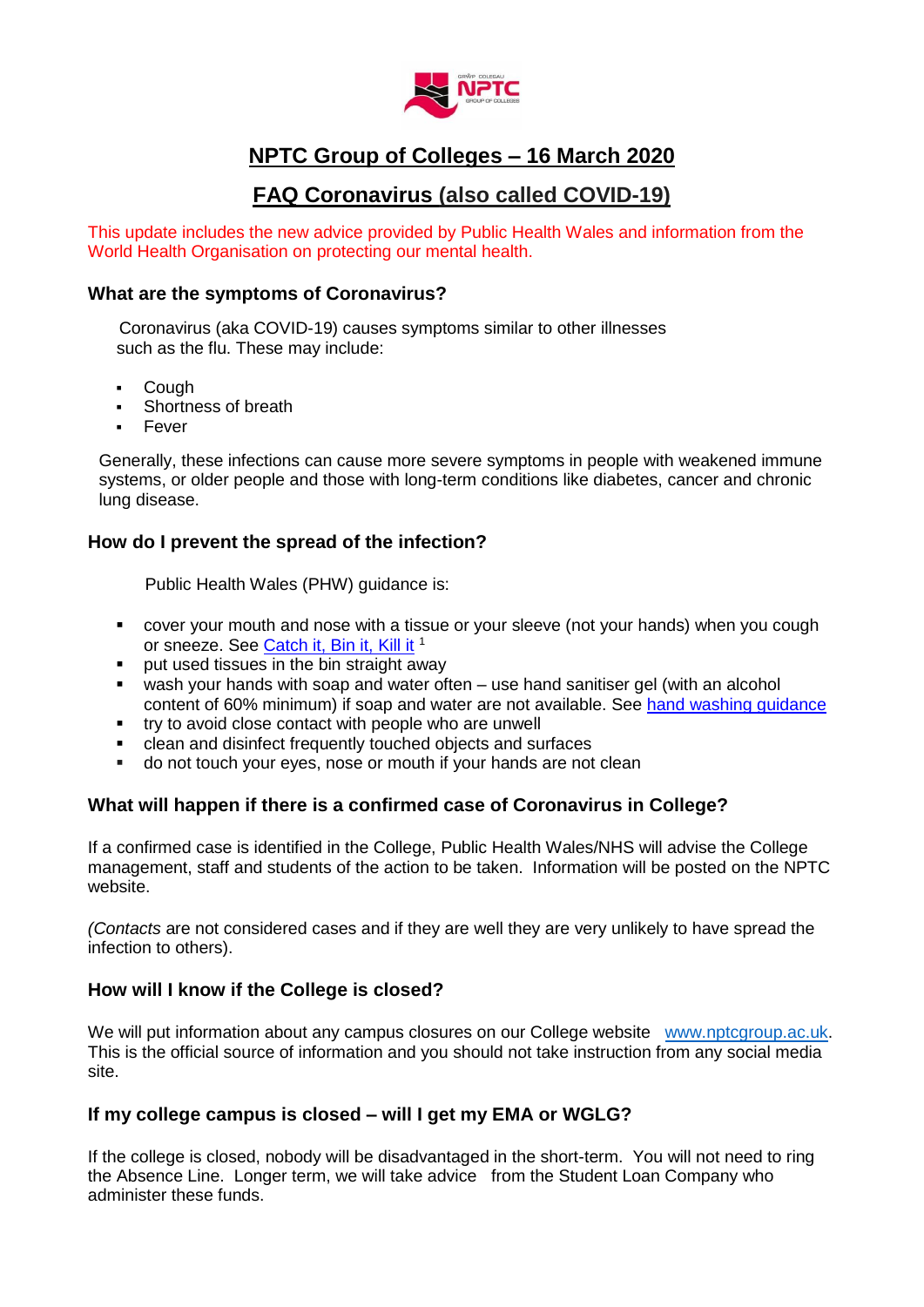# **What should I do if I become unwell in college and I believe I have been exposed to Coronavirus?**

If you become unwell, in college inform your tutor and go straight home. Then call the Absence Line on **01639 648640.** You will be advised when to phone in again.

## **How do I tell College about my absence if I am required to self-isolate, and will I be paid any EMA or WGLG?**

The College Absence Policy will cover 'Self-Isolation'. You need to ring the Absence Line on **01639 648640** and explain that you are self-isolating. You will be asked to state your name and student ID number the time and date you sought **online** Public Health Wales (PHW) advice and;

- **If you self-isolating because you are ill**
- If you are self-isolating because a member of your family is ill
- **If you are isolating because you have been tested and have a confirmed result for coronavirus**

We will tell you when to phone in again, you will not have to ring every day.

#### **Can I do assignments from home during a period of self-isolation?**

If your course permits, working from home will be agreed with your Tutor. You can contact your tutor using the email address they gave you when you started at College. All College email addresses use the following format - [forename.surname@nptcgroup.ac.uk](mailto:forename.surname@nptcgroup.ac.uk)

## **What if I need to take time off to care for somebody else - will I get paid?**

If you have a relative who is ill or your children's school is closed for example, then you need to contact the Absence Line on 01639 648640.

The best way to reduce any risk of infection is good hygiene, washing your hands with soap and water and avoiding direct or close contact (closer than 2 metres) with any potentially infected person. Anti-bacterial gel with an alcohol content less than 60% is ineffective.

Links to helpful resources:

<https://campaignresources.phe.gov.uk/resources/campaigns/101/resources/5016>

[https://assets.publishing.service.gov.uk/government/uploads/system/uploads/attachment\\_data/file/](https://assets.publishing.service.gov.uk/government/uploads/system/uploads/attachment_data/file/866065/Handwashing_techniques.pdf) [866065/Handwashing\\_techniques.pdf](https://assets.publishing.service.gov.uk/government/uploads/system/uploads/attachment_data/file/866065/Handwashing_techniques.pdf)

# **The World Health Organisation has released some helpful advice on protecting our mental health during the coronavirus outbreak**

#### **1. Stay connected with people**

Increasing numbers will join those already in self-isolation so now might be a good time to make sure you have the right phone numbers and email addresses of the people you care about.

- Agree regular check-in times and feel connected to the people around you.
- If you need to self-isolate in the future, strike a balance between having a routine and making sure each day has some variety.
- It might end up actually feeling like quite a productive two weeks. You could work through your to-do list or read a book you'd been meaning to get to.